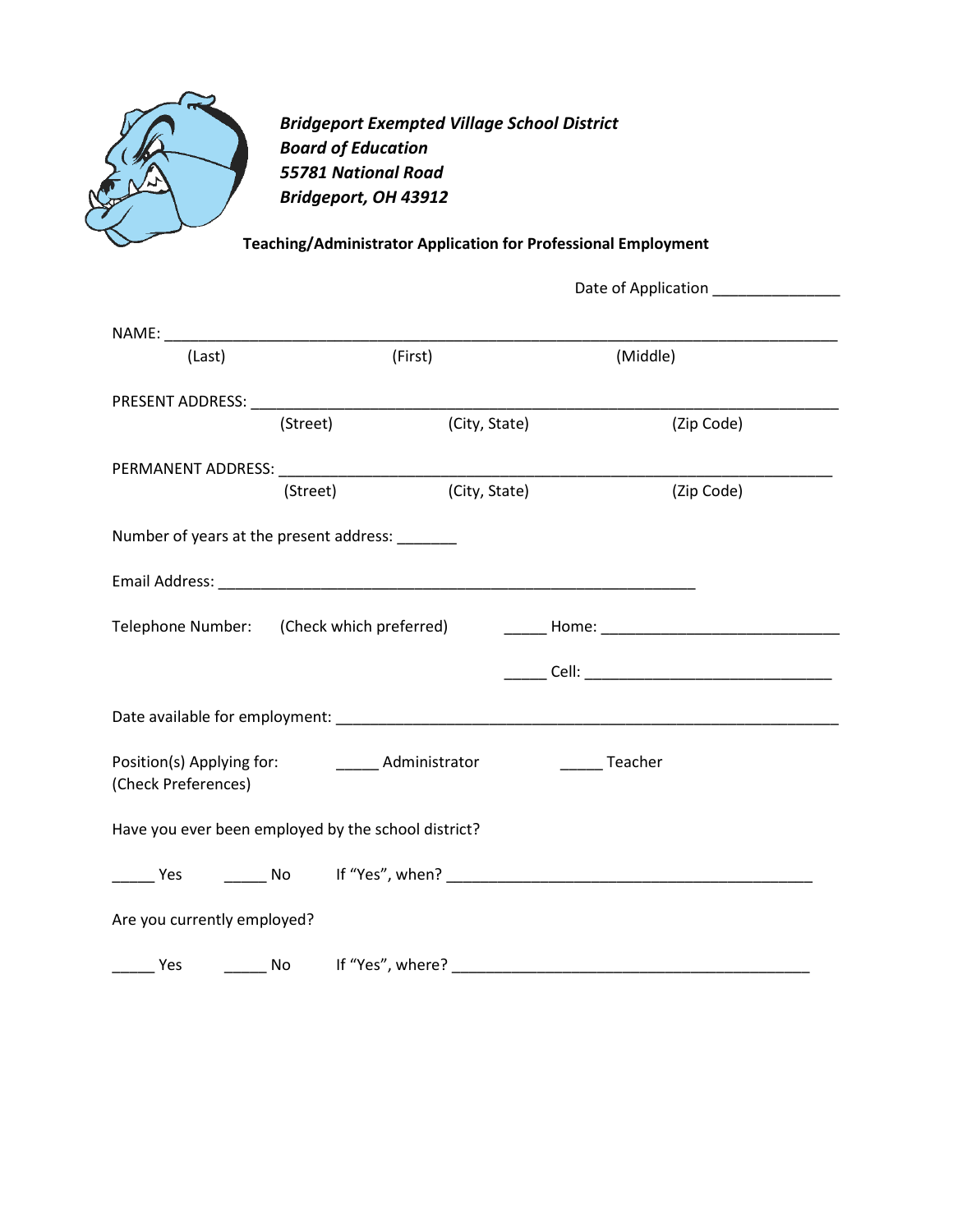# **Teaching and/or Administrator License Information**

Grade Levels or Subject areas listed on your Ohio License(s)

| Issue Date: Case of Expiration: Case Clicense Number: Case Out of Expiration: Case Clicense Number: |           |
|-----------------------------------------------------------------------------------------------------|-----------|
| Do you have a K-12 Reading Endorsement? Yes                                                         | <b>No</b> |
| Are you interested in being involved in any of the following student activities?                    |           |
|                                                                                                     |           |
|                                                                                                     |           |

| <b>EDUCATION DATA</b> |                |          |               |           |                 |
|-----------------------|----------------|----------|---------------|-----------|-----------------|
|                       | School Name    | Degree   | College Major | Average   | No. of Semester |
|                       | City and State | Received | and Minor     | Grade/GPA | Hours           |
| High                  |                |          |               |           |                 |
| School                |                |          |               |           |                 |
| Graduated             |                |          |               |           |                 |
| From                  |                |          |               |           |                 |
| College               |                |          |               |           |                 |
| <b>Bachelors</b>      |                |          |               |           |                 |
|                       |                |          |               |           |                 |
|                       |                |          |               |           |                 |
| College               |                |          |               |           |                 |
| Masters               |                |          |               |           |                 |
|                       |                |          |               |           |                 |
|                       |                |          |               |           |                 |
| Additional            |                |          |               |           |                 |
| College               |                |          |               |           |                 |
|                       |                |          |               |           |                 |
|                       |                |          |               |           |                 |
|                       |                |          |               |           |                 |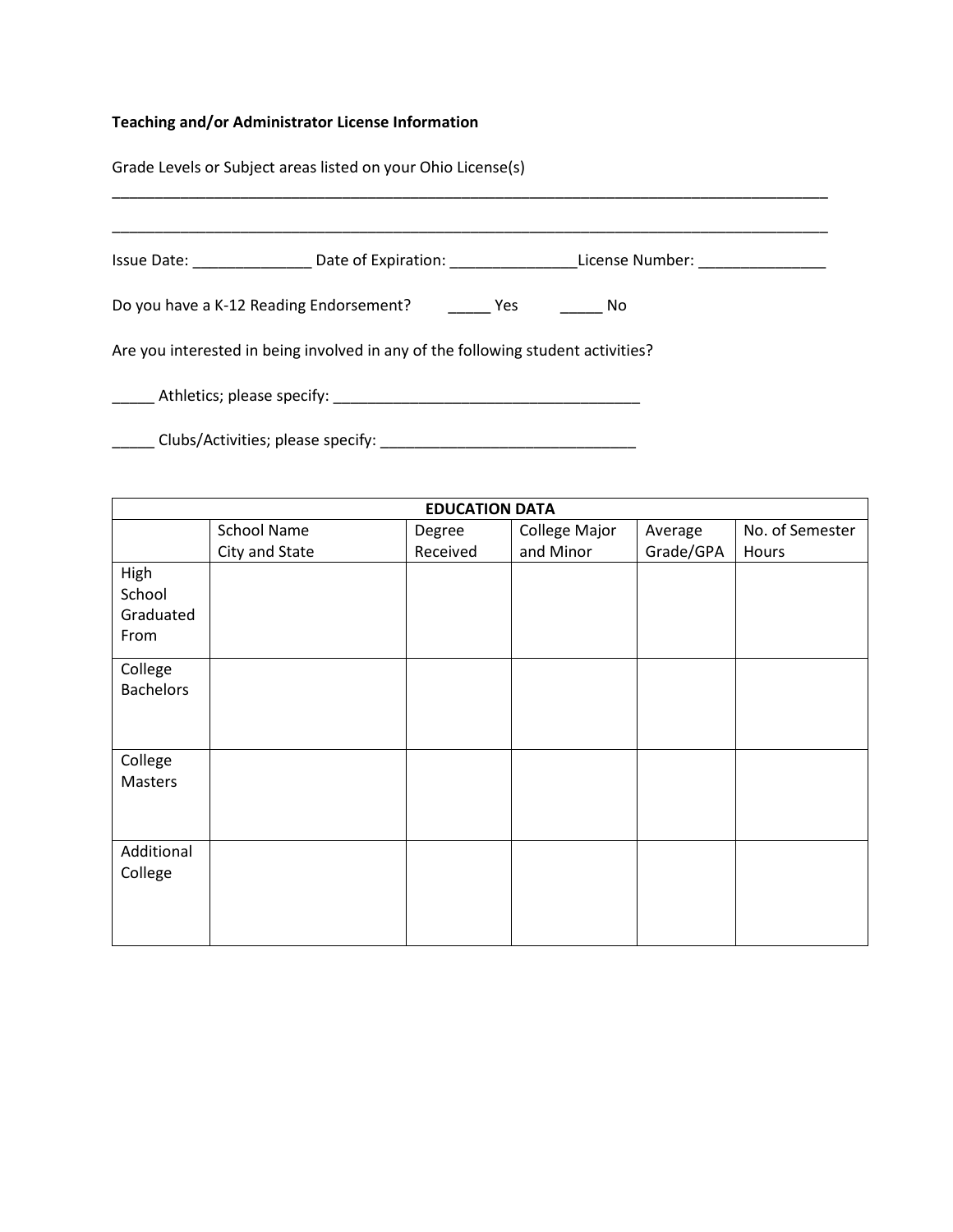In the following spaces below, please give a complete record of your teaching experience, including periods of unemployment, if any. Begin with the most recent teaching employment and work back. You may list student teaching experience if space remains.

| <b>Teaching/Employment History</b> |                       |                       |  |
|------------------------------------|-----------------------|-----------------------|--|
| Employer:                          | Employed              | Starting position:    |  |
|                                    |                       |                       |  |
|                                    | From                  | Mo/Yr                 |  |
| Address:                           |                       | Last position:        |  |
|                                    | To                    | Mo/Yr                 |  |
| Telephone:                         |                       | Other positions held: |  |
|                                    |                       |                       |  |
| Grades or subject(s) taught:       | Immediate supervisor: |                       |  |
|                                    |                       |                       |  |

| <b>Teaching/Employment History</b> |                       |       |                       |  |
|------------------------------------|-----------------------|-------|-----------------------|--|
| Employer:                          | Employed              |       | Starting position:    |  |
|                                    | From                  | Mo/Yr |                       |  |
| Address:                           |                       |       | Last position:        |  |
|                                    | To                    | Mo/Yr |                       |  |
| Telephone:                         |                       |       | Other positions held: |  |
|                                    |                       |       |                       |  |
| Grades or subject(s) taught:       | Immediate supervisor: |       |                       |  |
|                                    |                       |       |                       |  |

| <b>Teaching/Employment History</b> |                       |                       |  |  |
|------------------------------------|-----------------------|-----------------------|--|--|
| Employer:                          | Employed              | Starting position:    |  |  |
|                                    | Mo/Yr<br>From         |                       |  |  |
| Address:                           |                       | Last position:        |  |  |
|                                    | Mo/Yr<br>To           |                       |  |  |
| Telephone:                         |                       | Other positions held: |  |  |
|                                    |                       |                       |  |  |
| Grades or subject(s) taught:       | Immediate supervisor: |                       |  |  |
|                                    |                       |                       |  |  |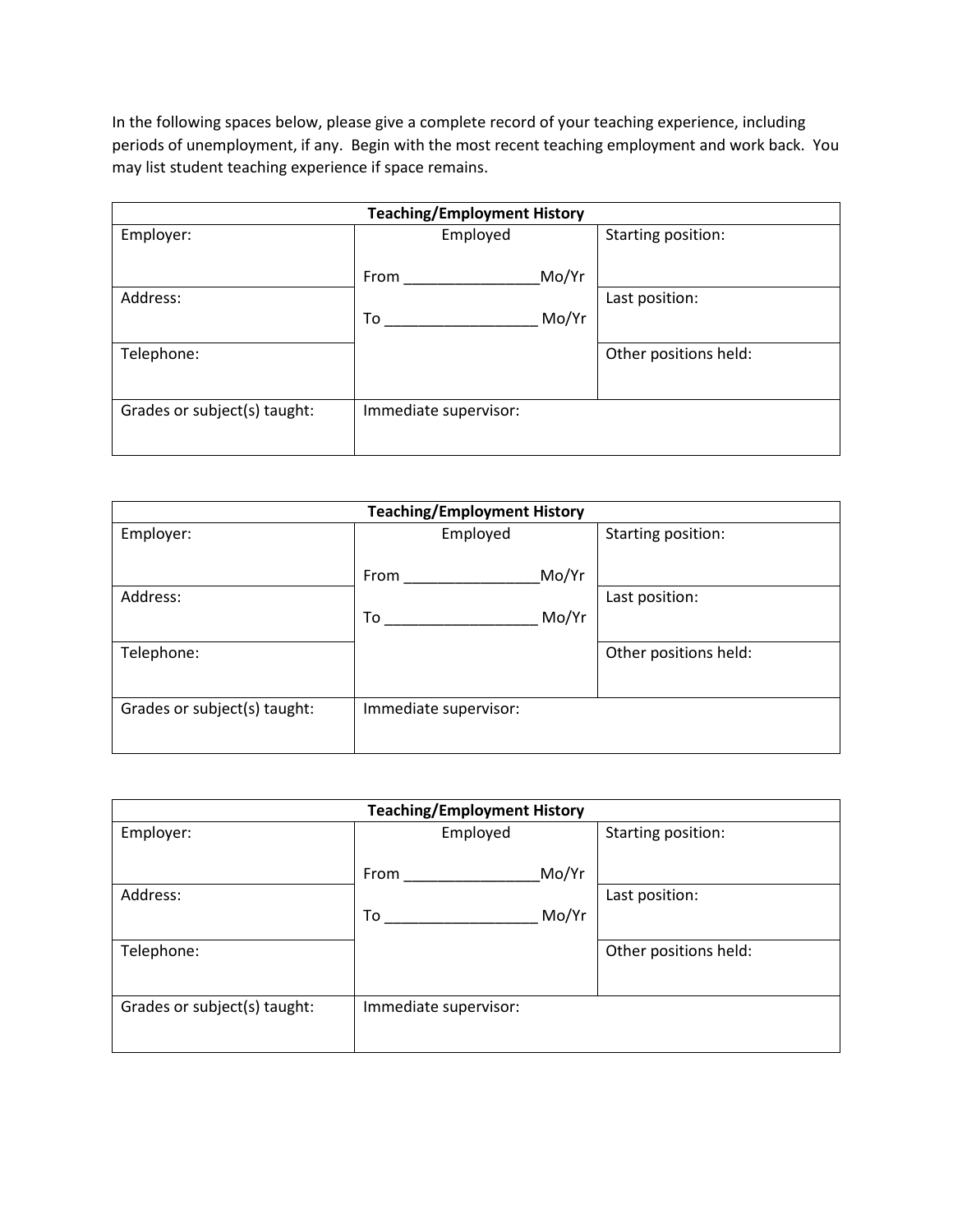# **Additional Inquiries Concerning Employment**

| Are you authorized to work in the United States?                                  |                                                                                                                                         |
|-----------------------------------------------------------------------------------|-----------------------------------------------------------------------------------------------------------------------------------------|
| Yes                                                                               | No                                                                                                                                      |
| Do you have any relatives that work in the district? ___________________________  | No                                                                                                                                      |
| May we contact your employer(s)                                                   | Present Employer:<br>No Prestigation No. 2016<br>Previous Employer:<br>Yes No<br><b>Presently Under Contract:</b><br>Yes No             |
|                                                                                   | Have you ever been discharged or asked to resign from a teaching position? ______ Yes ______ No                                         |
|                                                                                   | <b>Military Experience</b>                                                                                                              |
| Have you ever served in the U.S. Armed Forces? __________________________________ | No                                                                                                                                      |
|                                                                                   | Describe any special job-related training received: ____________________________                                                        |
|                                                                                   | <b>Other Special Skills</b><br>Describe any other special job-related skills, employment positions or qualifications that would support |
|                                                                                   |                                                                                                                                         |
|                                                                                   |                                                                                                                                         |
|                                                                                   |                                                                                                                                         |
|                                                                                   |                                                                                                                                         |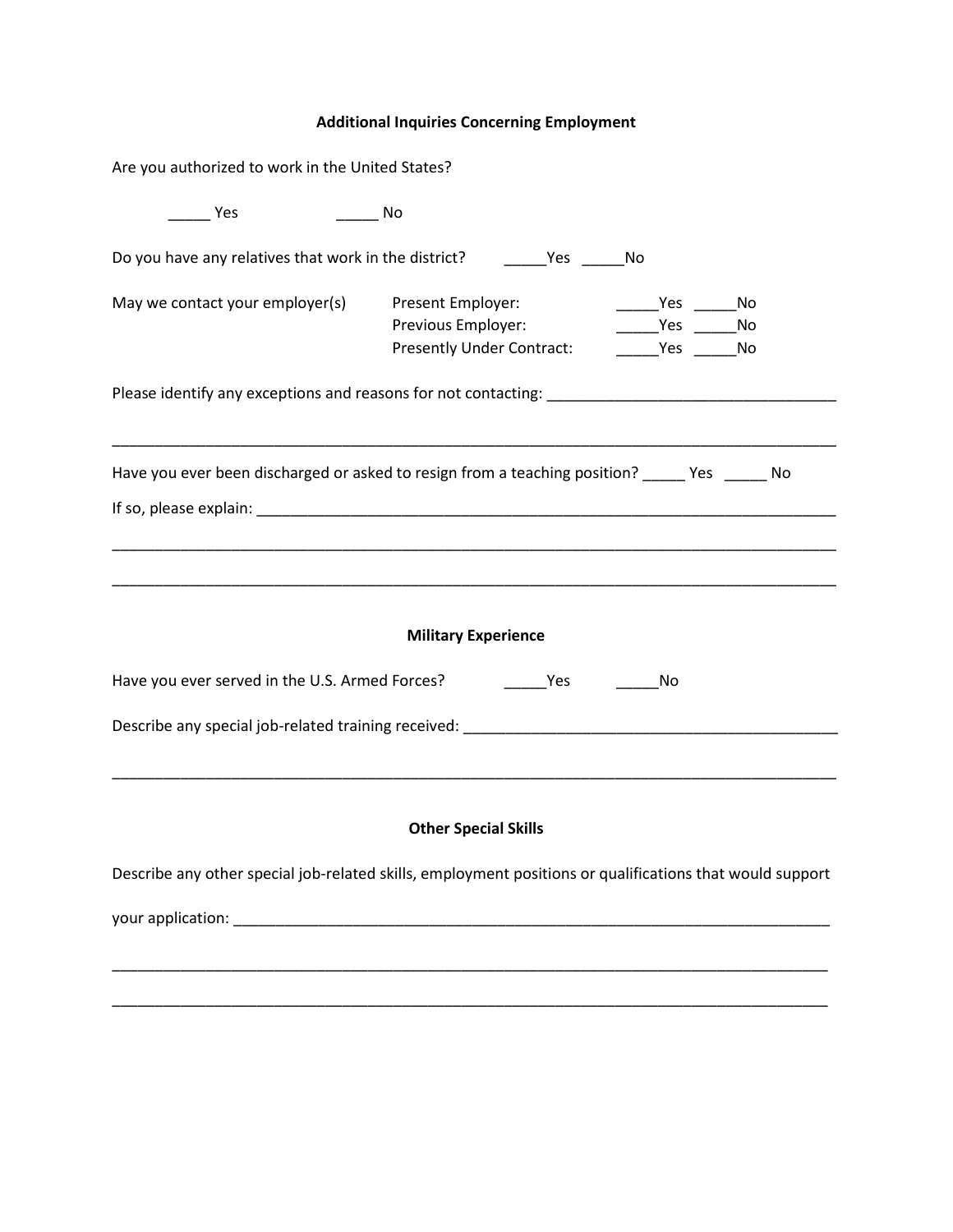| Professional References: Please list three; do not include relatives |         |                     |                |  |
|----------------------------------------------------------------------|---------|---------------------|----------------|--|
| Name                                                                 | Address | <b>Phone Number</b> | How Long Known |  |
|                                                                      |         |                     |                |  |
|                                                                      |         |                     |                |  |
|                                                                      |         |                     |                |  |
|                                                                      |         |                     |                |  |
|                                                                      |         |                     |                |  |
|                                                                      |         |                     |                |  |
|                                                                      |         |                     |                |  |
|                                                                      |         |                     |                |  |
|                                                                      |         |                     |                |  |

In case of an emergency or accident, whom shall we notify?

Name: Name and the state of the state of the state of the state of the state of the state of the state of the state of the state of the state of the state of the state of the state of the state of the state of the state of 

**Pre-Interview Questions** 

Please write a brief statement on the importance of positive student/teacher and/or administrator relationships and how this is beneficial to each.

Describe how parents are going to feel about having you as their child's teacher - give 2 details.